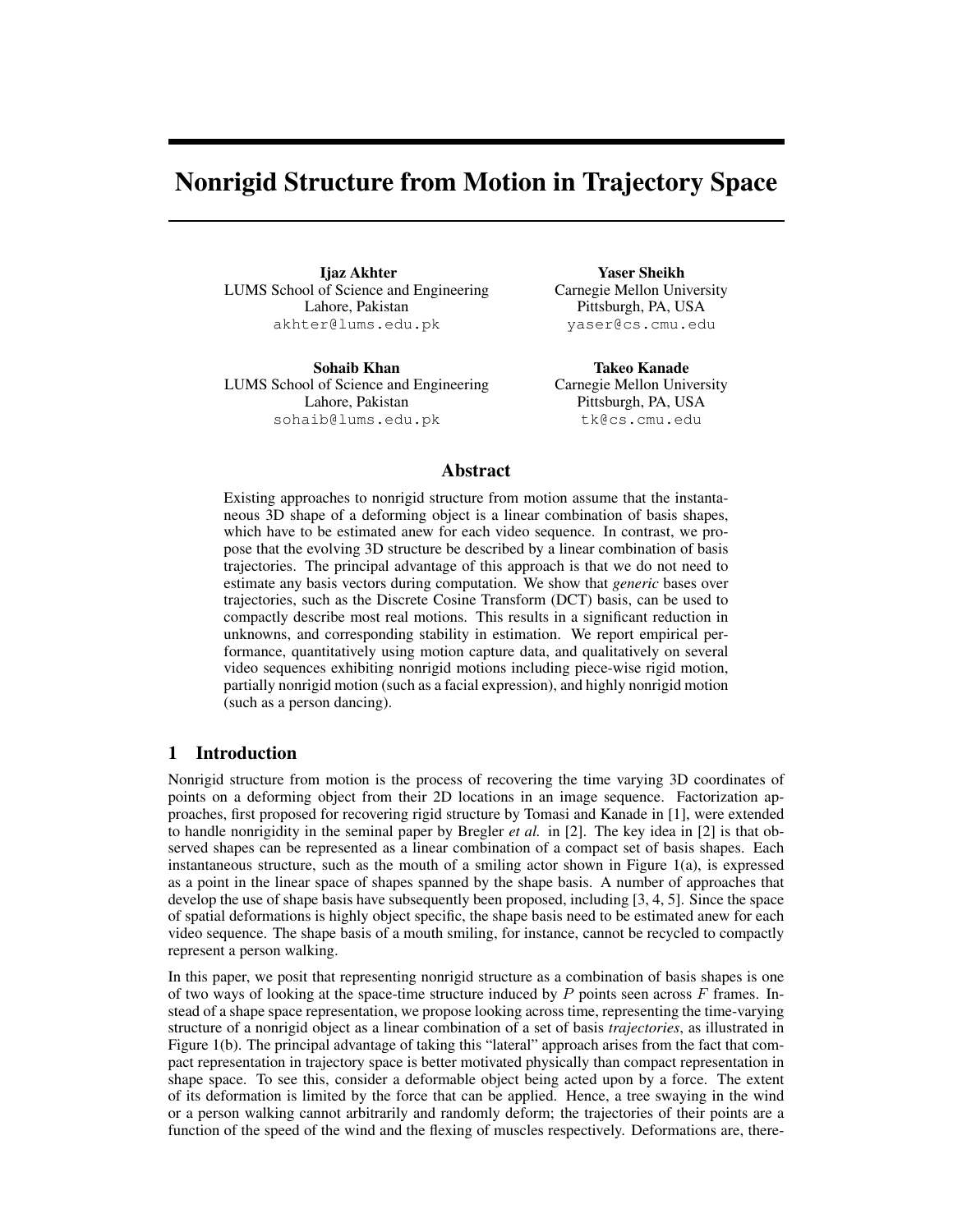

Figure 1: 3D points on a smiling mouth: a comparison of shape and trajectory space. (a) In approaches that represent the time varying structure in shape space, all 3D points observed at one time instant are projected onto a single point in the shape space.  $S_1, S_2, \dots, S_k$  each represent a shape basis vector. (b) In our approach, we represent the time varying structure in trajectory space, where a 3D point's trajectory over time is projected to a single point in the trajectory space.  $\theta^1, \theta^2, \cdots, \theta^k$  each represent a trajectory basis vector. P points observed across  $\overline{F}$  frames are expressed as  $\overline{F}$  projected points in shape space and  $\overline{P}$  points in trajectory space.

fore, constrained by the physical limits of actuation to remain incremental, not random, across time. Since this property is, to a large degree, ubiquitous, basis can be defined in trajectory that are *object independent*.

We show that while the inherent representative power of both shape and trajectory projections of structure data are equal (a duality exists), the significant reduction in number of unknowns that results from knowing the basis *apriori* allows us to handle much more nonrigidity of deformation than state of the art methods, like [4] and [5]. In fact, most previous results consider deformations which have a large rigid component, such as talking-head videos or the motion of a swimming shark. To the best of our knowledge, we are the first to show reasonable reconstructions of highly nonrigid motions from a single video sequence without making object specific assumptions. For all results, we use the same trajectory basis, the Discrete Cosine Transform (DCT) basis, underlining the generic nature of the trajectory space representation. A useful byproduct of this approach is that structure is automatically compressed for compact transmission without the need for *post facto* compression or the overhead transmission of object specific basis.

## 2 Related work

If deformation of a 3D scene is unconstrained, the structure observed in each image would be independent of those in other images. In this case, recovering structure from motion is ill-posed, equivalent to finding 3D structure from a single 2D image at each time instant. To make nonrigid structure recovery tractable, some consistency in the deformation of structure has to be imposed. One early measure of consistency that was applied assumes that the scene consists of multiple rigid objects which are moving independently [6, 7, 8]. However, the first *general* solution to the problem of nonrigid structure recovery was introduced by Bregler *et al.* in [2], approximating the structure at each time instant as a linear combination of basis shapes. They recovered the structure, the shape basis and the camera rotations simultaneously, by exploiting orthonormality constraints of the rotation matrices. Xiao *et al.* [4] showed that these orthonormality constraints alone lead to ambiguity in the solution, and introduced additional constraints to remove ambiguity. In [9] Xiao *et al.* proposed a rank deficient basis. Other extensions of the work by Bregler *et al.* include [10] which improved the numerical stability of the estimation process and [3] which introduced a Gaussian prior on the shape coefficients. Common to all of these approaches is that results are shown on objects which have a significant number of points that move rigidly, such as faces. Some approaches, such as [11] make explicit use of this fact to initialize rotation matrices, while others favor such sequences for stability in estimation.

In contrast to this entire corpus of work, which approximate structure by a shape basis, we propose a new representation of time varying structure, as a collection of trajectories. We not only demonstrate that a compact trajectory space can be defined, but also that the basis of this trajectory space can be pre-defined, removing a large number of unknowns from the estimation process altogether. The duality of spatial and temporal representations has been hinted at earlier in literature. Shashua [12] discusses the duality of the *joint image space* and the *joint point space* in the context of multiview geometry. Zelnik-Manor and Irani [13] have exploited a similar duality for an alternate approach to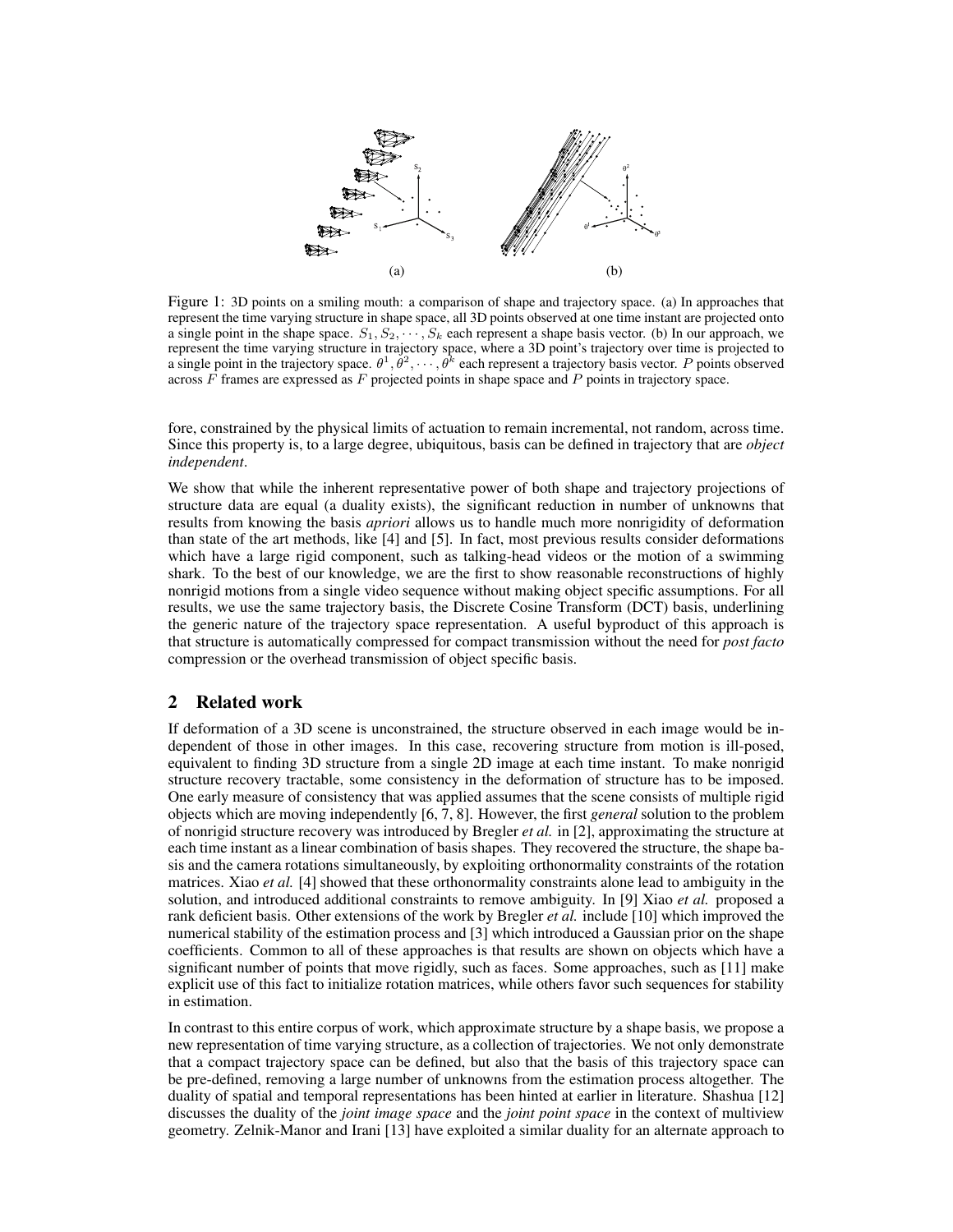$$
= a_{x_1} \cdots + a_{x_2} \cdots + a_{x_k} \cdots + a_{x_k} \cdots
$$

Figure 2: As described in Equation 3, each trajectory is represented as a linear combination of k predefined basis trajectories. In this paper, we use DCT basis to compactly represent trajectories.

segmenting video sequences. Ours is the first paper to use this dual representation in the structure from motion problem, and to note that a generic basis can be defined in trajectory space which compactly represents most real trajectories.

## 3 Representing Nonrigid Structure

The structure at a time instant  $t$  can be represented by arranging the 3D locations of the  $P$  points in a matrix  $S(t) \in \mathbb{R}^{3 \times P}$ ,

$$
S(t) = \left[ \begin{array}{ccc} X_{t1} & \dots & X_{tP} \\ Y_{t1} & \dots & Y_{tP} \\ Z_{t1} & & Z_{tP} \end{array} \right].
$$

The complete time varying structure can be represented by concatenating these instantaneous structures as  $\mathbf{S}_{3F\times P} = [S(1)^T \ S(2)^T \ \cdots \ S(F)^T]^T$ . In [2], each instantaneous shape matrix  $S(t)$  is approximated as a linear combination of basis shapes,

$$
S(t) = \sum_{j} c_j(t) S^j,
$$
\n(1)

where  $S^j \in \mathbb{R}^{3 \times P}$  is a basis shape and  $c_j(t)$  is the coefficient of that basis shape. If the set of observed structures can be compactly expressed in terms of  $k$  such basis shapes,  $S$  has a rank of at most 3k. This rank constraint can be restated by rearrangement of S as the following rank k matrix, 

$$
\mathbf{S}^* = \begin{bmatrix} X_{11} & \cdots & X_{1P} & Y_{11} & \cdots & Y_{1P} & Z_{11} & \cdots & Z_{1P} \\ \vdots & \vdots & \vdots & \vdots & \vdots & \vdots \\ X_{F1} & \cdots & X_{FP} & Y_{F1} & \cdots & Y_{FP} & Z_{F1} & \cdots & Z_{FP} \end{bmatrix} .
$$
 (2)

The row space of this matrix corresponds to the shape space. Since the row and column space of a matrix are of equal dimension, it follows that the columns of  $S^*$  are also spanned by k vectors. We call the column space of this matrix the *trajectory space* and note that it enjoys a dual relationship with the shape space. Specifically, if the time varying shape of an object can be expressed by a minimum of  $k$  shape basis, then there exist exactly  $k$  trajectory basis vectors that can represent the same time varying shape.

To represent the time varying structure in terms of trajectory basis, we consider the structure as a set of trajectories,  $T(i) = [T_x(i)^T T_y(i)^T T_z(i)^T]^T$ , (see Figure 1(b)) where  $T_x(i) =$  $[X_{1i},\cdots,X_{Fi}]^T$ ,  $T_y(i)=[Y_{1i},\cdots,Y_{Fi}]^T$ ,  $T_z(i)=[Z_{1i},\cdots,Z_{Fi}]^T$  are the  $x, y$ , and  $z$  coordinates of the ith trajectory. As illustrated in Figure 2, we describe each trajectory as a linear combination of basis trajectory,

$$
T_x(i) = \sum_{j=1}^k a_{xj}(i)\theta^j, \quad T_y(i) = \sum_{j=1}^k a_{yj}(i)\theta^j, \quad T_z(i) = \sum_{j=1}^k a_{zj}(i)\theta^j,
$$
 (3)

where  $\theta^j \in \mathbb{R}^F$  is a trajectory basis vector and  $a_{xj}(i), a_{yj}(i)$  and  $a_{zj}(i)$  are the coefficients corresponding to that basis vector. The time varying structure matrix can then be factorized into an inverse projection matrix and coefficient matrix as  $\mathbf{S}_{3F\times P} = \mathbf{\Theta}_{3F\times 3k} \mathcal{A}_{3k\times P}$ , where  $\mathcal{A} = [\mathbf{A}_x^T \mathbf{A}_y^T \mathbf{A}_z^T]^T$ and  $\overline{\phantom{a}}$  $\mathbf{r}$ 

$$
\mathbf{A}_x = \begin{pmatrix} a_{x1}(1) & \cdots & a_{x1}(P) \\ \vdots & & \vdots \\ a_{xk}(1) & \cdots & a_{xk}(P) \end{pmatrix}, \mathbf{\Theta} = \begin{pmatrix} \theta_1^T & & & \\ & \theta_1^T & & \\ & & \vdots & \\ & & \theta_F^T & \\ & & & \theta_F^T \end{pmatrix}, \tag{4}
$$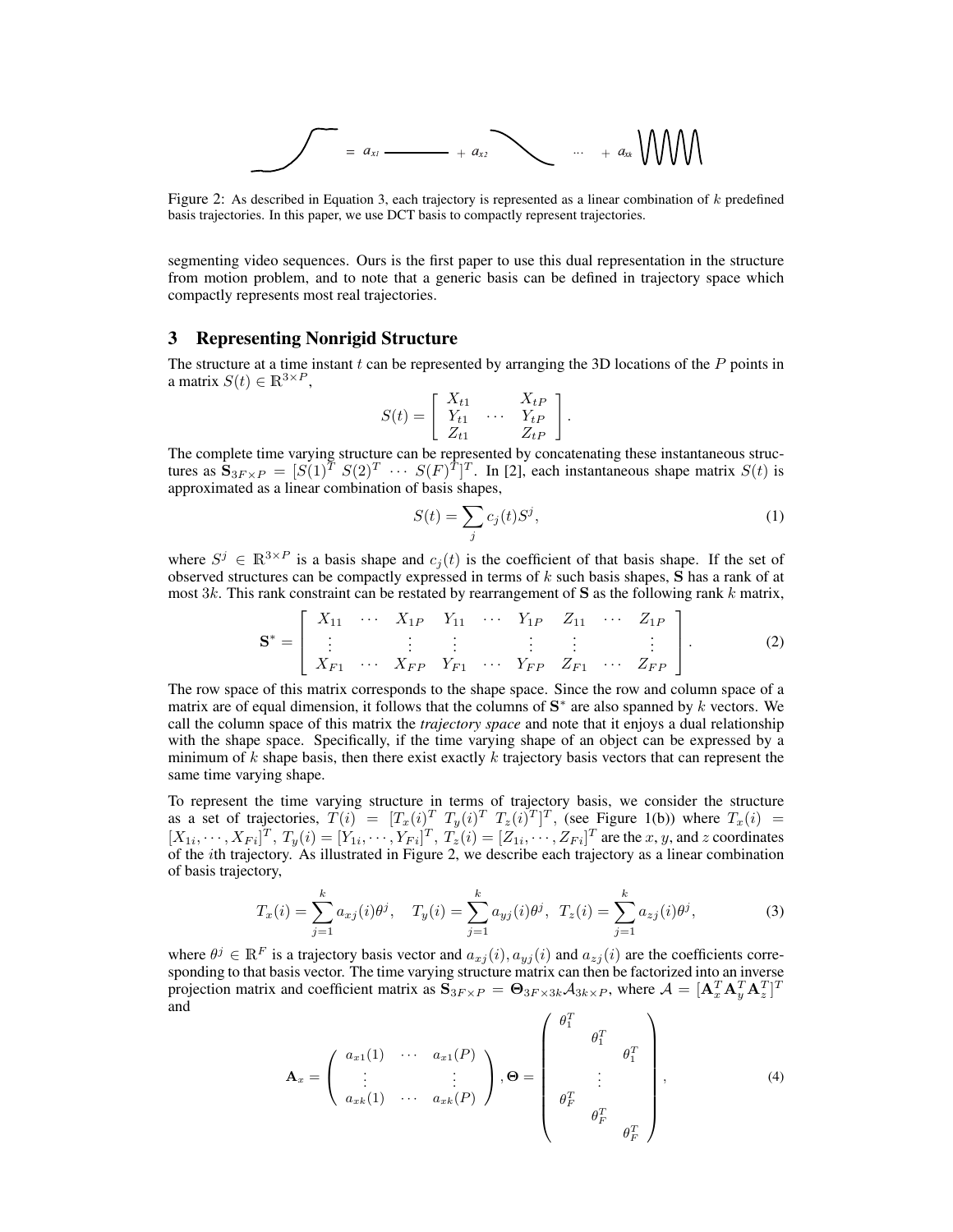Here  $\theta_i$  represents a truncated basis for transformation from coefficient space to original space. The principal benefit of the trajectory space representation is that a basis can be pre-defined that can compactly approximate most real trajectories. A number of bases such as the Hadamard Transform basis, the Discrete Fourier Transform basis, and the Discrete Wavelet Transform basis can all compactly represent trajectories in an object independent way. In this paper, we use the Discrete Cosine Transform basis set to generate Θ (shown in Figure 2) for all reconstructions results shown. The efficacy of the DCT basis has been demonstrated for compressing motion capture data, [14], and has been effective in our experiments as well.

## 4 Nonrigid Structure and Motion Factorization

The measured 2D trajectories are contained in a  $2F \times P$  measurement matrix W, containing the location of  $P$  image points across  $F$  frames,

$$
\mathbf{W} = \left( \begin{array}{cccc} u_{11} & \dots & u_{1P} \\ v_{11} & \dots & v_{1P} \\ \vdots & & \vdots \\ u_{F1} & \dots & u_{FP} \\ v_{F1} & \dots & v_{FP} \end{array} \right)
$$

This measurement matrix can be decomposed as  $W = \mathcal{R}S$  where  $\mathcal{R}$  is a  $2F \times 3F$  matrix,

$$
\mathcal{R}=\left(\begin{array}{ccc} \mathbf{R}_1 & & \\ & \ddots & \\ & & \mathbf{R}_F \end{array}\right),
$$

and  $\mathbf{R}_t$  is a 2 × 3 orthographic projection matrix. In the previous section we showed that  $\mathbf{S} = \boldsymbol{\Theta} \mathcal{A}$ , as a result we can further factorize W as

$$
W = R\Theta A = \Lambda A,\tag{5}
$$

.

where  $\Lambda = \mathcal{R}\Theta$ . Since  $\Lambda$  is a  $3F \times 3k$  matrix, the rank of matrix W will be at most 3k. This is a dual property to the rank constraint defined by  $[2]$ . We can use SVD to factorize W as,

$$
\mathbf{W}=\hat{\boldsymbol{\Lambda}}\hat{\mathcal{A}}.
$$

In general, the matrix  $\hat{\Lambda}$  and  $\hat{\mathcal{A}}$  will not be equal to  $\Lambda$  and  $\hat{\mathcal{A}}$  respectively, because the above factorization is not unique. For any invertible  $3k \times 3k$  matrix Q,  $\hat{A}Q$  and  $Q^{-1}A$  are also valid factorizations. Therefore, to recover metric structure we need to estimate the rectification matrix Q such that the following equations hold true,

$$
\Lambda = \hat{\Lambda} \mathbf{Q}, \qquad \mathcal{A} = \mathbf{Q}^{-1} \hat{\mathcal{A}}.
$$
 (6)

.

#### 5 Metric Upgrade

The problem of recovering the rotation and structure is reduced to estimating the rectification matrix Q. The elements of matrix  $\Lambda$  are,

$$
\mathbf{\Lambda} = \left( \begin{array}{ccc} r_1^1 \theta_1^T & r_2^1 \theta_1^T & r_3^1 \theta_1^T \\ r_4^1 \theta_1^T & r_5^1 \theta_1^T & r_6^1 \theta_1^T \\ \vdots & \vdots \\ r_1^F \theta_F^T & r_2^F \theta_F^T & r_3^F \theta_F^T \\ r_4^F \theta_F^T & r_5^F \theta_F^T & r_6^F \theta_F^T \end{array} \right)
$$

Instead of estimating the whole matrix Q, to rectify  $\hat{\Lambda}$  and  $\hat{\mathcal{A}}$  it is sufficient to estimate only three columns of Q. Let us define  $Q_{\text{||}}$  to be the first,  $k + 1^{st}$  and  $2k + 1^{st}$  columns of the matrix Q. From Equation 6, if we just use  $Q_{\parallel\parallel}$  instead of Q, we get

$$
\hat{\Lambda} \mathbf{Q}_{\parallel \parallel} = \left( \begin{array}{c} \theta_{1,1} R_1 \\ \vdots \\ \theta_{F,1} R_F \end{array} \right). \tag{7}
$$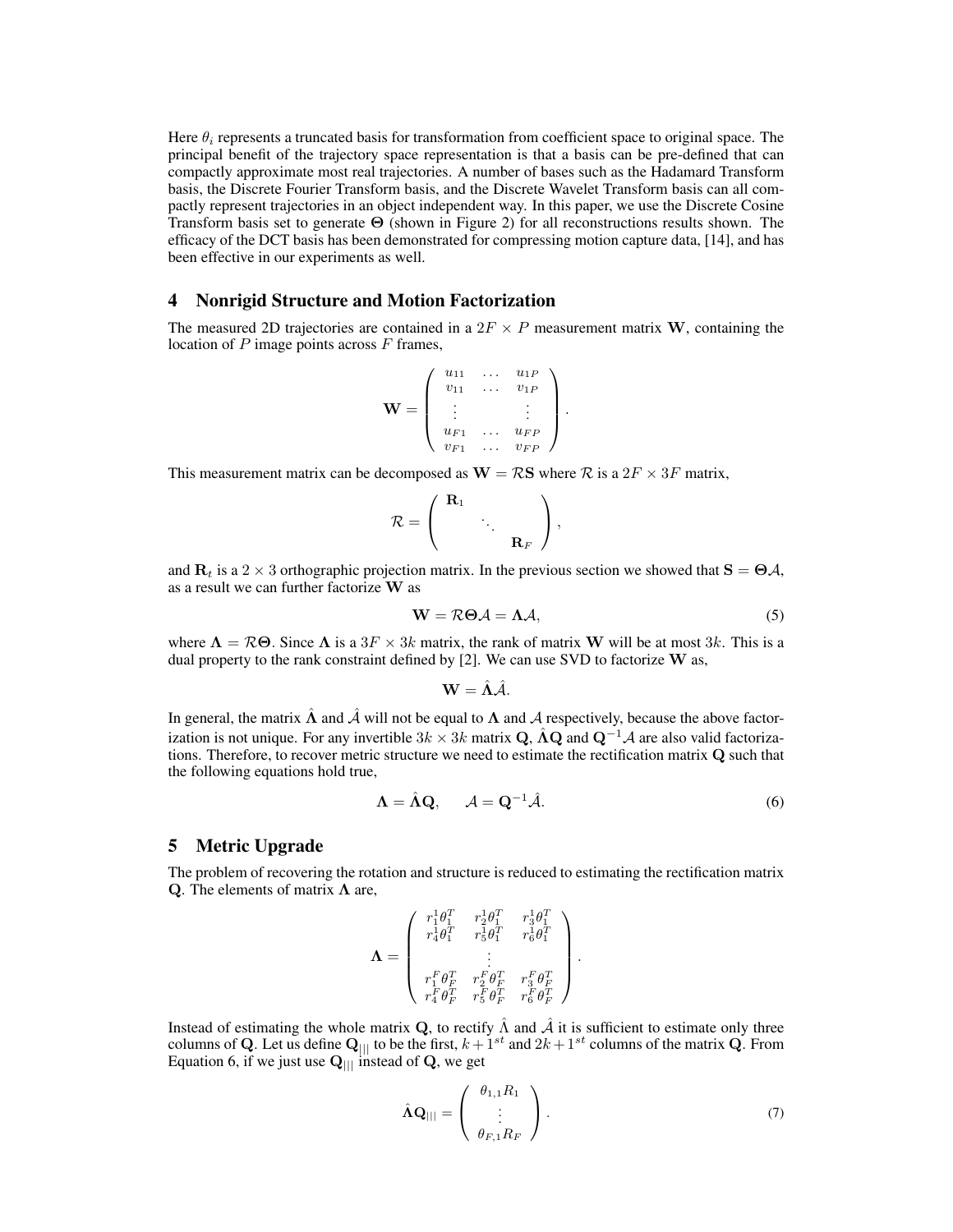

Figure 3: Effect of increasing camera motion on reconstruction stability. Reconstruction stability is measured in terms of condition number of matrix  $\Lambda^T \Lambda$  with different values of k and different values of F. Synthetic rotations were generated by revolving the camera around the  $z$ -axis and camera motion was measured in terms of the angle the camera moved per frame.

This equation shows that the unknowns in matrix  $Q_{\text{||}}$  can be found by exploiting the fact that  $R_i$ is a truncated rotation matrix (as was done in [1]). Specifically, if  $\hat{\Lambda}_{2i-1:2i}$  denotes the two rows of matrix  $\Lambda$  at positions  $2i - 1$  and  $2i$ , then we have

$$
\hat{\mathbf{\Lambda}}_{2i-1:2i}\mathbf{Q}_{|||}\mathbf{Q}_{|||}^T\hat{\mathbf{\Lambda}}_{2i-1:2i}^T = \theta_{i,1}^2I_{2\times 2},
$$
\n(8)

where  $I_{2\times 2}$  is an identity matrix, giving three indepedent constraints for each image i. Therefore for F frames, we have  $3F$  constraints and  $9k$  unknowns in  $\mathbf{Q}_{|||}$ . Hence at least  $3k$  non-degenerate images are required to estimate  $Q_{|||}$ . Once  $Q_{|||}$  has been computed, using a nonlinear minimization routine (e.g. Levenberg Marquardt), we can estimate the rotation matrices, and therefore  $\mathcal{R}$ , using Equation 7.

Once R is known, it can be multiplied with the (known) DCT basis matrix  $\Theta_{3F \times 3k}$  to recover the matrix  $\Lambda_{2F \times 3k} = \mathcal{R}_{2F \times 3F} \Theta_{3F \times 3k}$ . The coefficients can then be estimated by solving the following overconstrained linear system of equations,

$$
\Lambda_{2F \times 3k} \hat{\mathcal{A}}_{3k \times P} = \mathbf{W}_{2F \times P}.
$$
\n(9)

# 6 Results

The proposed algorithm has been validated quantitatively on motion capture data over different actions and qualitatively on video data. We have tested the approach extensively on highly nonrigid human motion like volleyball digs, handstands, karate moves and dancing. Figure 4 shows a few sample reconstructions of different actors. As mentioned earlier, we choose DCT as the basis for the trajectory space. In subsequent experiments, we compare our approach with [5] and [9] (we use code kindly provided by the respective authors). The results, data and the code used to produce the results are all shared at http://cvlab.lums.edu.pk/nrsfm.

In nonrigid structure from motion, the key relationship that determines successful reconstruction is the one between the degree of deformation of the object, measured by the number of basis  $k$ required to approximate it and the degree of camera motion. To test the relationship between  $k$ , camera motion and reconstruction stability, we constructed  $\Lambda$  matrices using different values of k and synthetic rotations around the z-axis, at various magnitudes of motion per frame. In Figure 3, the reconstruction stability, measured by the condition number of  $\Lambda^T \Lambda$ , is shown as k is varied between 2 and 6, for 200, 400, and 800 frames (at different angular velocities per frame). The plots confirm intuition: the smaller the degree of object deformation and the larger the camera motion, the more stable reconstruction tends to be.

For quantitative evaluation of reconstruction accuracy we used the drink, pickup, yoga, stretch, and dance actions from the CMU Mocap database, and the shark dataset of [3]. Multiple rigid body data was generated by simulation of points on rigidly moving cubes. We generated synthetic camera rotations and projected 3D data using these rotations to get image observations. The camera rotation for the Mocap datasets was 5 degrees per frame and 2 degrees per frame for the multi-body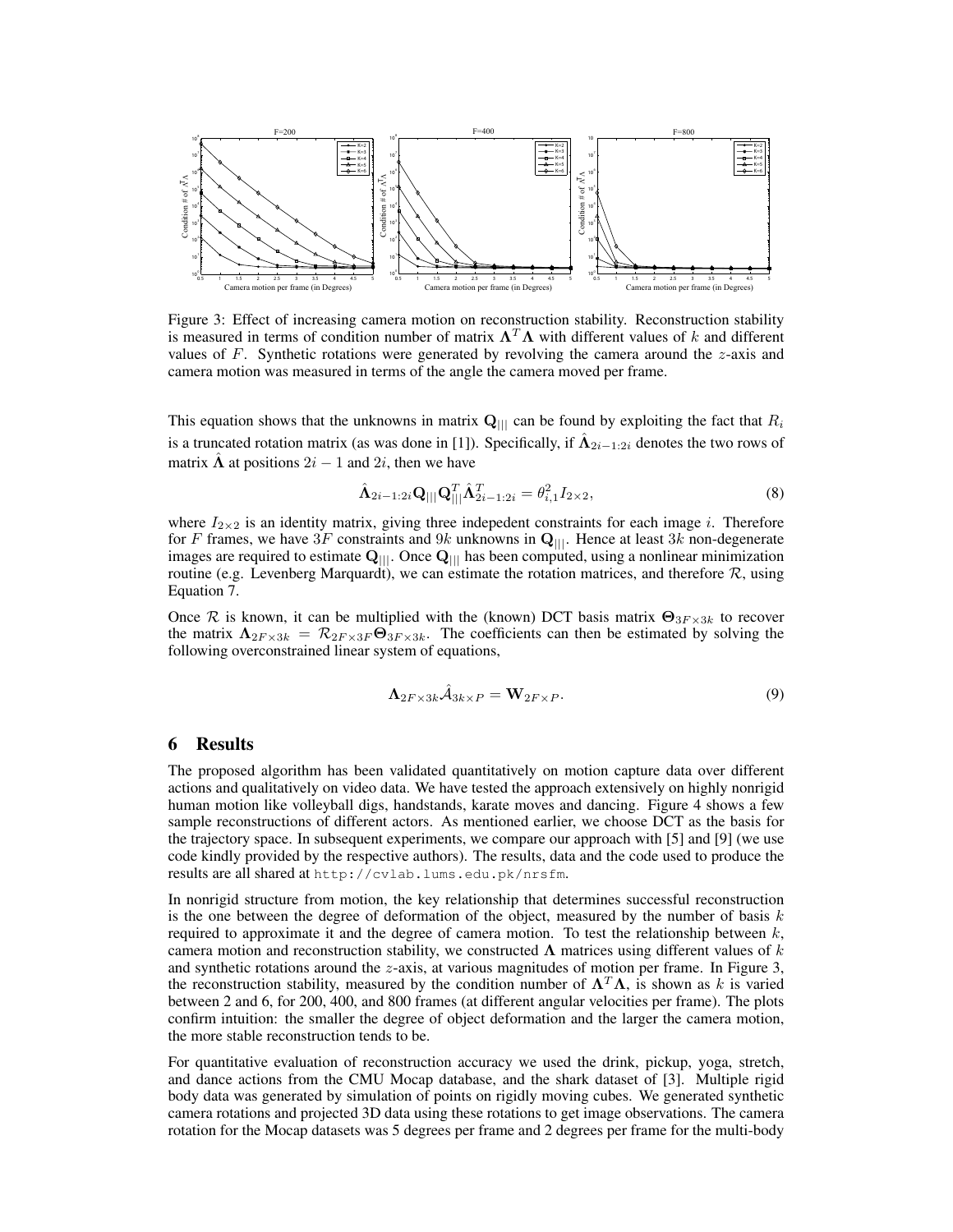

Figure 4: Simultaneous reconstruction accuracy for three actors. The X-coordinate trajectories for three different points on the actors is shown. The approximation error introduced by DCT projection has a smoothing impact on the reconstruction. Red lines indicate ground truth data and blue lines indicate reconstructed data.



Figure 5: The dance sequence from the CMU mocap database. The black dots are the ground truth points while the gray circles are the reconstructions by the three methods respectively.

sequence. We did not rotate the camera for the dance and shark sequences, since the object itself was rotating in these sequences. In obtaining the results discussed below,  $k$  was chosen to provide the best reconstructions, the value varying between 2 and 13 depending on the length of the sequence and the nonrigidity of motion. We normalize the structure, so that the average standard deviation of the structure matrix S becomes equal to unity (to make comparison of error across datasets more meaningful).

Table 1 shows a quantitative comparison of our method with the shape basis approach of Torresani *et al.* [5] and Xiao and Kanade [9]. This table shows both the camera rotation estimation error and structure reconstruction error. The estimated structure is valid up to a 3D rotation and translation and the estimated rotations also have a 3D rotation ambiguity. We therefore align them for error measurement. Procrustes analysis was used for aligning camera rotations and the 3D structure. The error measure for camera rotations was the average Frobenius norm difference between the original camera rotation and the estimated camera rotation. For structure evaluation we compute the per frame mean squared error between original 3D points and the estimated 3D points.

Finally, to test the proposed approach on real data, we used a face sequence from the PIE dataset, a sequence from the movie "The Matrix", a sequence capturing two rigidly moving cubes and a sequence of a toy dinosaur moving nonrigidly. For the last three sequences, the image points were tracked in a semi-automatic manner, using the approach proposed in [15] with manual correction. We show the resulting reconstructions in Figure 6, and compare against the reconstructions obtained from Torresani *et al.* [5] and Xiao and Kanade [9].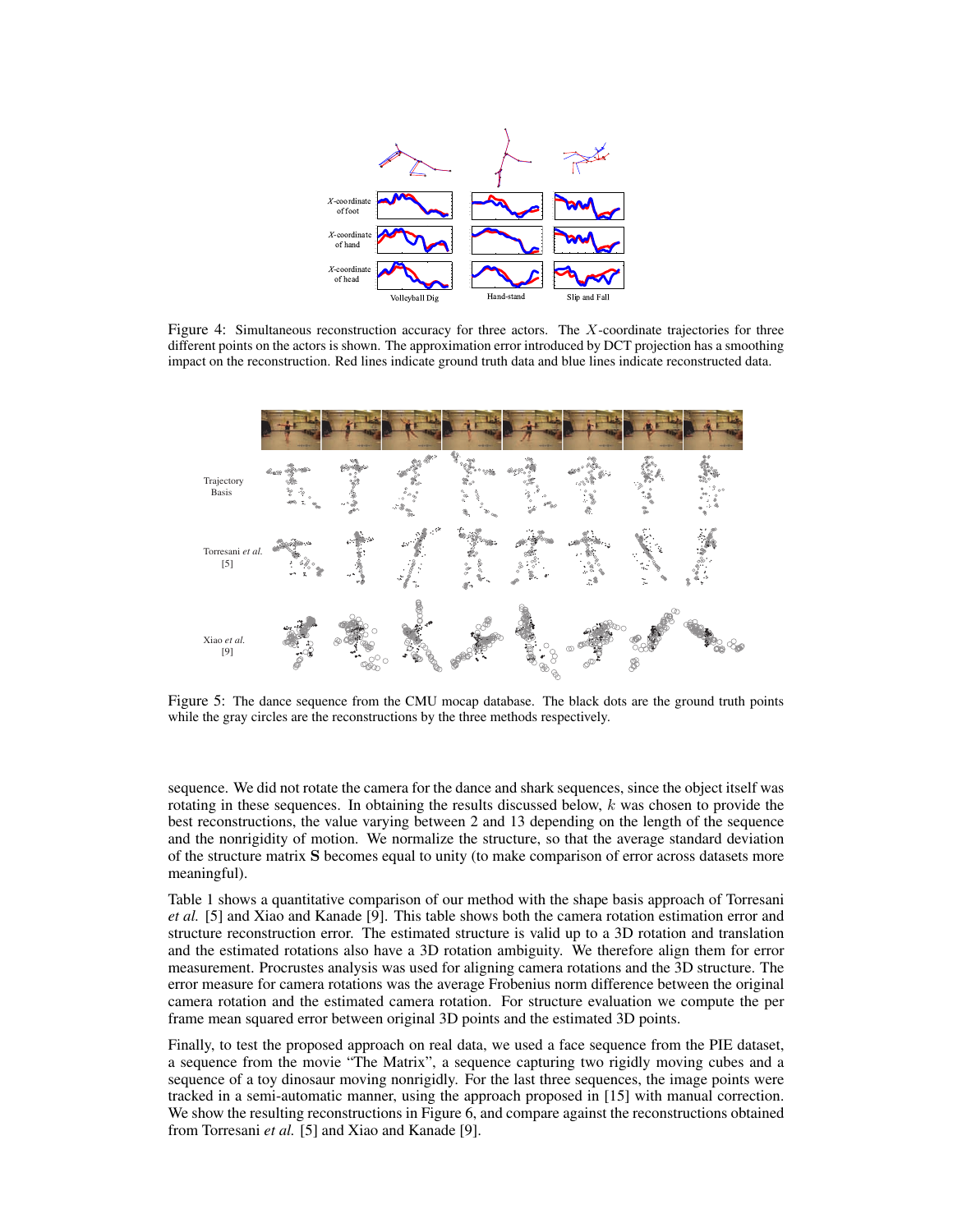Table 1: The quantitative comparison of proposed algorithm with the techniques described in Xiao and Kanade [9] and Torresani *et al.* [5]. The Erot is the average Frobenius difference between original rotations and aligned estimated rotations, and  $E_{\Delta}$  is the average distance between original 3D points and aligned reconstructed points

|                   | <b>Trajectory Bases</b> |              | Torresani's EM-Gaussian |              | <b>Xiao's Shape Bases</b> |              |
|-------------------|-------------------------|--------------|-------------------------|--------------|---------------------------|--------------|
| <b>Datset</b>     | $E_{rot}$               | $E_{\Delta}$ | $E_{rot}$               | $E_{\Delta}$ | $E_{rot}$                 | $E_{\Delta}$ |
| DRINK             | 5.8E-03                 | 2.50E-02     | 0.2906                  | 0.3393       | 0.3359                    | 3.5186       |
| PICKUP            | 1.55E-01                | 2.37E-01     | 0.4277                  | 0.5822       | 0.4687                    | 3.3721       |
| YOGA              | 1.06E-01                | $1.62E-01$   | 0.8089                  | 0.8097       | 1.2014                    | 7.4935       |
| <b>STRETCH</b>    | 5.49E-02                | $1.09E-01$   | 0.7594                  | 1.1111       | 0.9489                    | 4.2415       |
| <b>MULTIRIGID</b> | 1.96E-08                | 4.88E-02     | 0.1718                  | 2.5902       | 0.0806                    | 11.7013      |
| <b>DANCE</b>      | NA.                     | 2.96E-01     | <b>NA</b>               | 0.9839       | <b>NA</b>                 | 2.9962       |
| <b>SHARK</b>      | <b>NA</b>               | 3.12E-01     | <b>NA</b>               | 0.1086       | <b>NA</b>                 | 0.4772       |

# 7 Conclusion

We describe an algorithm to reconstruct nonrigid structure of an object from 2D trajectories of points across a video sequence. Unlike earlier approaches that require an object-specific shape basis to be estimated for each new video sequence, we demonstrate that a generic trajectory basis can be defined that can compactly represent the motion of a wide variety of real deformations. Results are shown using the DCT basis to recover structures of piece-wise rigid motion, facial expressions, actors dancing, walking, and doing yoga. Our experiments show that there is a relationship between camera motion, degree of object deformation, and reconstruction stability. We observe that as the motion of the camera increases with respect to the degree of deformation, the reconstruction stability increases. Future directions of research include experimenting with different unitary transform bases to verify that DCT basis are, in fact, the best generic basis to use, and developing a synergistic approach to use both shape and trajectory bases concurrently.

## 8 Acknowledgements

This research was partially supported by a grant from the Higher Education Commission of Pakistan. The authors would like to acknowledge Fernando De La Torre for useful discussions. We further thank J. Xiao, L. Agapito, I. Matthews and L. Torresani for making their code or data available to us. The motion capture data used in this project was obtained from http://mocap.cs.cmu.edu.

## References

- [1] C. Tomasi and T. Kanade. Shape and motion from image streams under orthography: A factorization method. *IJCV*, 9:137–154, 1992.
- [2] C. Bregler, A. Hertzmann, and H. Biermann. Recovering non-rigid 3D shape from image streams. *CVPR*, 2:690–696, 2000.
- [3] L. Torresani, A. Hertzmann, and C. Bregler. Learning non-rigid 3D shape from 2D motion. *NIPS*, 2005.
- [4] J. Xiao, J. Chai, and T. Kanade. A closed form solution to non-rigid shape and motion recovery. *IJCV*, 67:233–246, 2006.
- [5] L. Torresani, A. Hertzmann, and C. Bregler. Nonrigid structure-from motion: Estimating shape and motion with hierarchical priors. *PAMI*, 30(5):878–892, May 2008.
- [6] J.P. Costeira and T. Kanade. A multibody factorization method for independently moving objects. *IJCV*, 49:159–179, 1998.
- [7] M. Han and T. Kanade. Reconstruction of a scene with multiple linearly moving objects. *IJCV*, 59:285–300, 2004.
- [8] A. Gruber and Y. Weiss. Multibody factorization with uncertainity and missing data using the EM algorithm. *CVPR*, 1:707–714, 2004.
- [9] J. Xiao and T. Kanade. Non-rigid shape and motion recovery: Degenerate deformations. *CVPR*, 1:668–675, 2004.